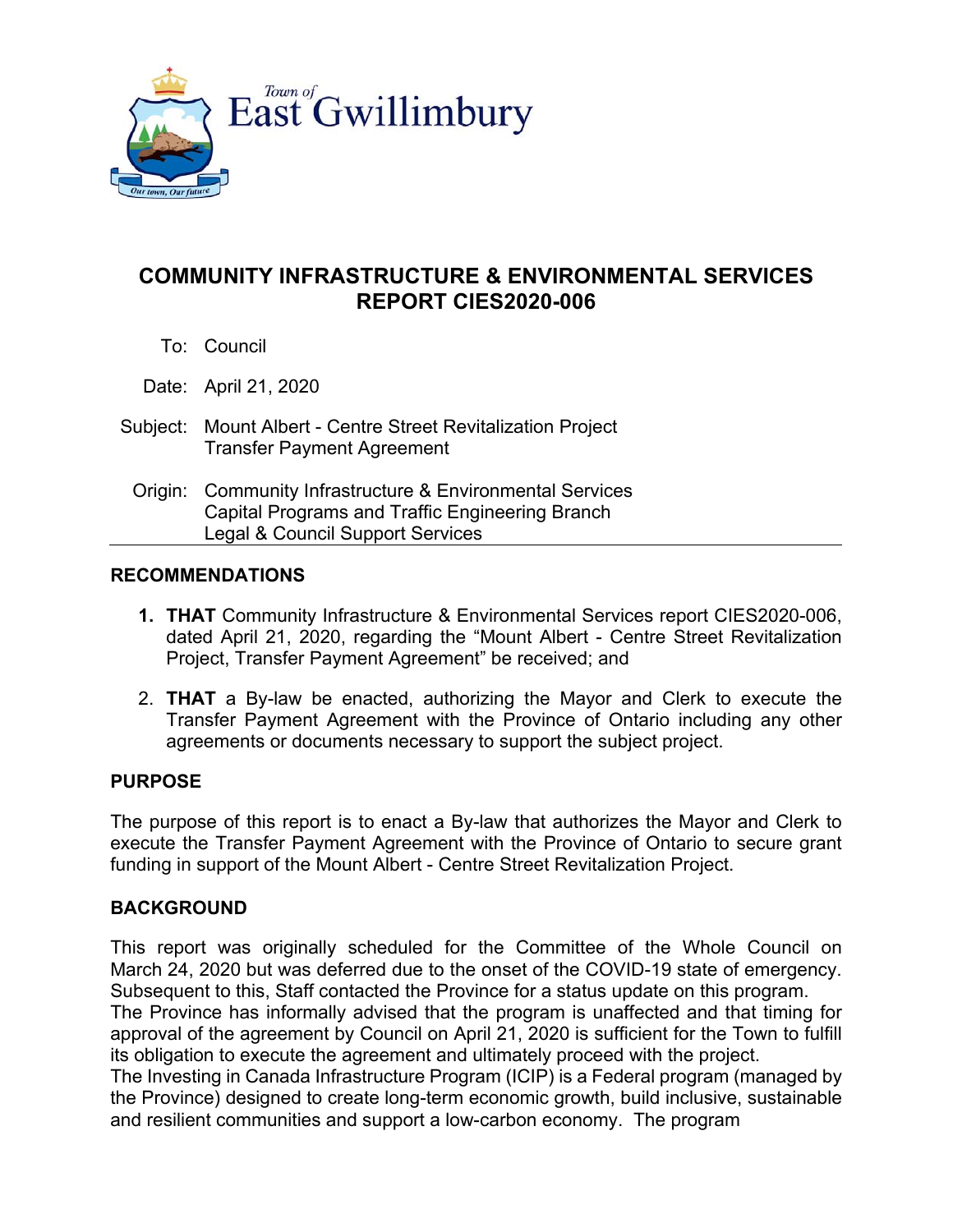is a cost-shared infrastructure funding program between the federal government, provinces and territories and ultimate recipients. This program will see more than \$30 billion in combined federal, provincial and other partner funding be made available under four application streams:

- Rural and Northern Communities
- Green Infrastructure
- Public Transit
- Community, Culture and Recreation

On March 12th, 2019, the Ontario Government announced the first stream of funding for Ontario municipalities through the Rural and Northern Communities Funding Stream. This stream supports municipalities with populations of 100,000 or less for projects that improve the quality of life. The Ministry of Agriculture, Food and Rural Affairs is managing implementation of this stream on behalf of the Province.

Town staff recognized this program as an opportunity to advance Council's strategic priorities, specifically that of the Mount Albert Downtown Revitalization Strategy and Community Improvement Plan. This Plan articulates a vision for Downtown Mount Albert and establishes a strategy for revitalization and economic development, of which it's implementation was unfunded.

Through CIES Report CIES-2019-012, Council endorsed staff's recommendation to submit improvements to Centre Street from Mount Albert Road to King Street, including improvements to adjacent roads, as the primary project for the grant application. The overall limits are shown in Attachment No. 1.

# **ANALYSIS**

Execution of the Transfer Payment Agreement is a necessity and an administrative mechanism that enables the Town to recover eligible project costs upon their incurrence, in a controlled and prescriptive manner.

The agreement establishes and clarifies several key elements including:

- Roles:
	- o The Province is the "Financial Contributor" to the project
	- o The Town as the "Recipient" of said financial contributions and "Undertaker" of the project
- Approval date of September 1, 2019 and end date of October 31, 2026
- Contract related insurance requirements
- Reporting requirements for project progress and payment claims
- Communications protocol for Town and joint communications including media relations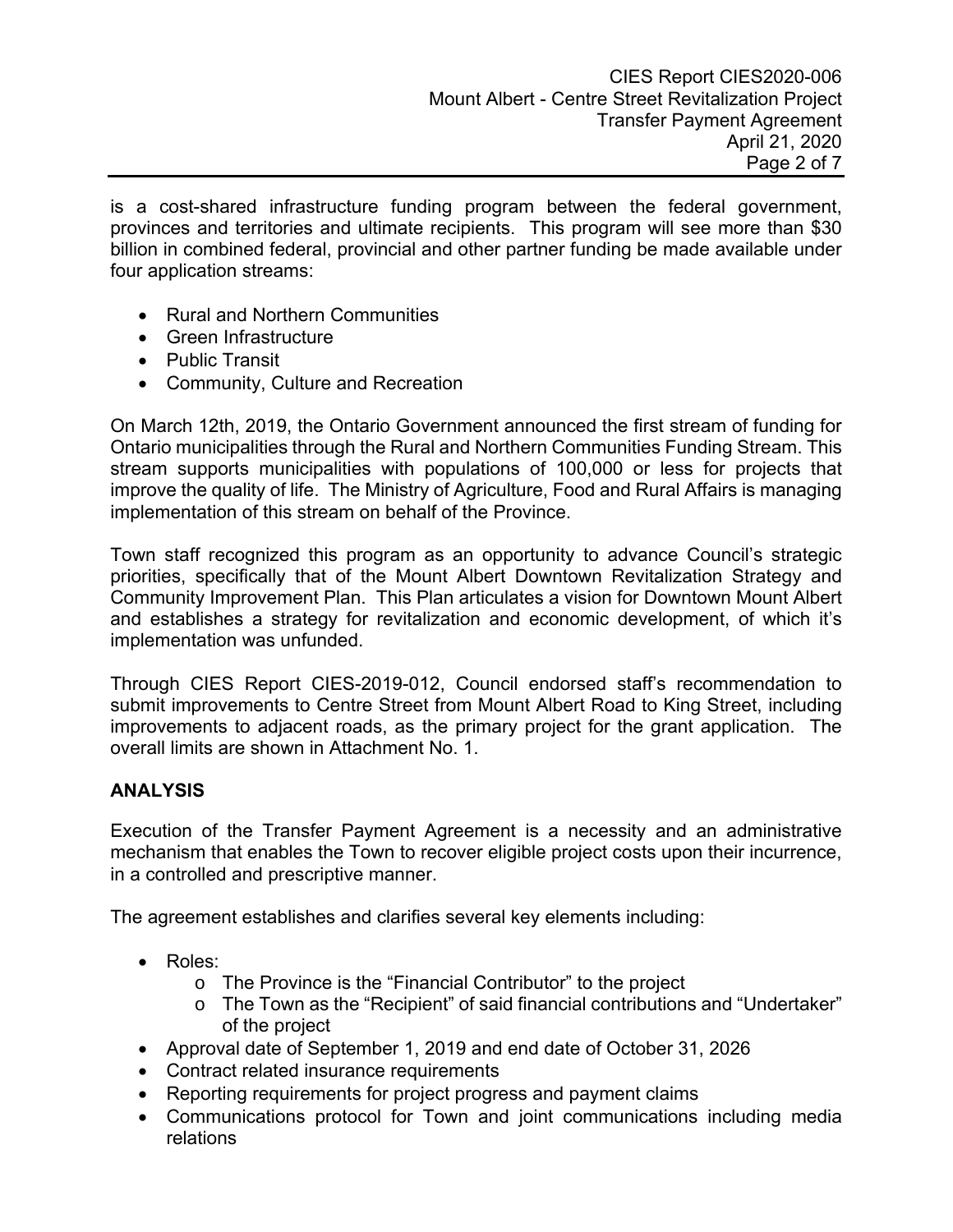- Aboriginal consultation protocol (not required for Centre Street Revitalization)
- Dispute and resolution protocol

The Town's Solicitor and a cross section of staff representing interests from all Departments that are directly involved in the delivery of this project have reviewed the agreement, which is in a satisfactory form for execution.

Concurrently, staff are developing a detailed delivery strategy and have organized a formal Project Steering Committee that will govern and direct the project. The Project Steering Committee includes representation from all Town Departments to ensure Planning, Economic Development, Engineering, Communications, Finance, Legal and Parks and Recreation resources are available and applied as necessary to successfully implement the project.

Based upon the original grant application submission, the following is a preliminary highlevel timeline of expected major activities:

- 2020 (Q1/Q2) Project scoping and framework preparation
- 2020 (Q3/Q4) Acquisition of project management and design consultants 2020-2021 Preliminary design, public consultation and reporting as necessary, detailed design
- 2022 Advanced utility relocations
- 2023-2024 Construction

Staff envision a robust public consultation process that may consist of a number of techniques to solicit input including Public Information Centres, dedicated social media and website/webpage interactions as well as other public facing opportunities including the Town's Annual Open Houses and community events such as Mount Albert Sports Day and Spring Fair.

Staff will report back to Council with updates as the plan matures. A design will be completed and costed incorporating public and agency feedback and any proposed project scope refinements. This design, once approved, is proposed to be tendered and constructed.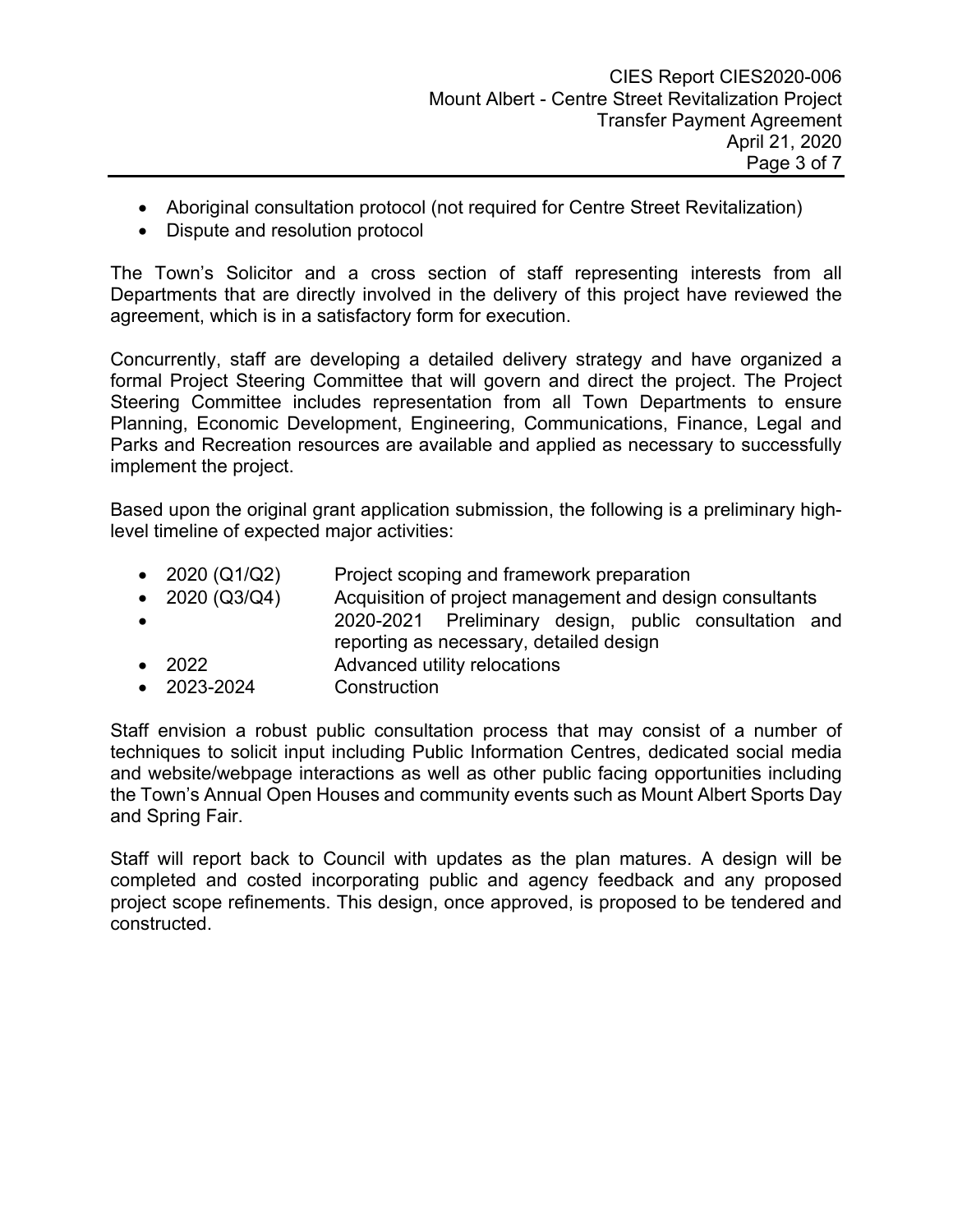## **FINANCIAL IMPLICATIONS**

The Town's grant application consists of the following:

| • Provincial/Federal Grant Amount         | \$2,272,213.17 |
|-------------------------------------------|----------------|
| • Town's Portion - Mandatory Contribution | \$454,051.71   |
| • Total Eligible Project Costs            | \$2,726,264.88 |

By executing the Transfer Payment Agreement, the Town would be responsible for \$454,051.71 in eligible costs over the term of the project starting in 2020 through to 2024. Through the 2020 Capital Budget process, staff submitted and Council approved Project No. 20-041, Downtown Mount Albert - Centre Street Revitalization to pay for costs anticipated to be incurred in 2020.

Staff note that the province has identified a number of cost categories that are ineligible for grant funding. As the project scope matures and if the Town wishes to implement ineligible project items, the Town would be solely responsible for funding these ineligible items. Some examples of ineligible costs include street furniture, trails, sewers, watermain etc.

Where these ineligible costs are determined to be advantageous and practical to deliver as part of this project, capital budget requests will be brought forward for Council's consideration.

## **NEED FOR PUBLIC CONSULTATION**

No public consultation is required for the execution of the Transfer Payment Agreement as this is a housekeeping matter in order to start the project and receive funds granted through the ICIP program.

There will be significant Council, public and stakeholder consultation to take place as part of the project's overall delivery strategy starting in approximately late 2020 through to the end of construction in 2024. Further details of this will form part of a future staff report.

## **ALIGNMENT TO STRATEGIC PLAN**

Growth &

**Protection** 

The recommendations of this report align with the following Strategic Priorities:



Responsible Environmental environmental features Ensure development occurs in a sustainable fashion, with a focus on preserving the Town's cultural heritage and

> Attract and support business development and job creation in East Gwillimbury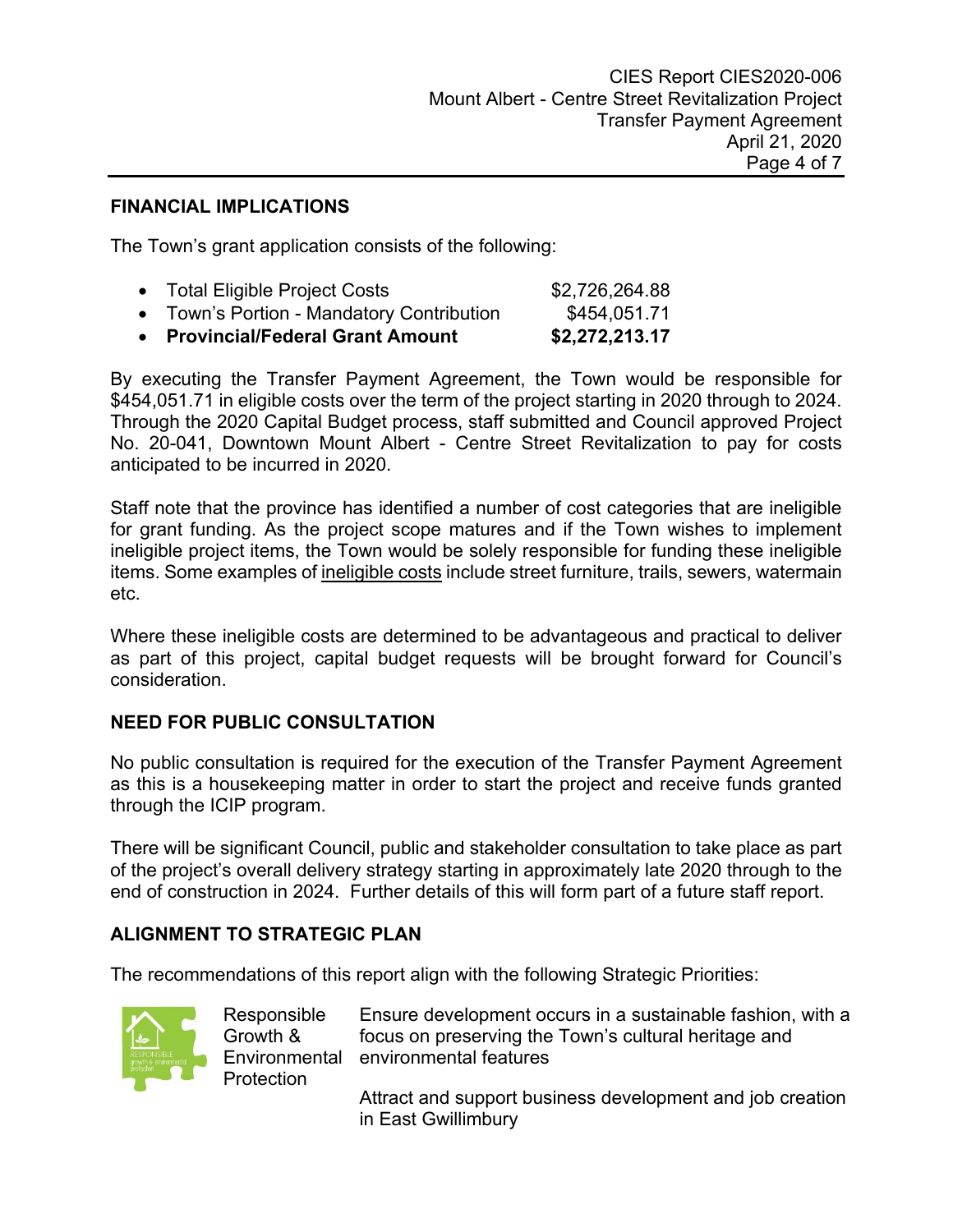|  |                                          | Ensure that communities are built in a respectful manner,<br>with resident and business quality of life protected                            |
|--|------------------------------------------|----------------------------------------------------------------------------------------------------------------------------------------------|
|  | <b>Build</b><br>Complete<br>Communities  | Enhance the Town's core infrastructure network including<br>roads, sidewalks, water, sewer, and broadband                                    |
|  |                                          | Create infrastructure to support healthy and active lifestyles<br>and connect residents with nature                                          |
|  |                                          | Effectively manage new and existing assets to deliver<br>exceptional services to residents while ensuring a<br>sustainable community         |
|  |                                          | Revitalization and rejuvenation of key downtown areas to<br>provide a sense of place for the community                                       |
|  | Quality<br>Programs &<br><b>Services</b> | Continue to develop high quality programs that promote<br>healthy and active living that encompass the diverse<br>interests of our residents |
|  |                                          | Continue to advocate for a safe and livable community for<br>our residents while leveraging opportunities and<br>partnerships                |
|  | Culture of<br>Municipal<br>Excellence    | Build an engaged and strategically aligned staff team to<br>deliver high quality programs                                                    |
|  |                                          | Ensure strong fiscal responsibility and program delivery                                                                                     |
|  |                                          | Continue to create an inclusive community that celebrates<br>diversity                                                                       |
|  |                                          | Foster an environment of innovation and flexibility                                                                                          |

# **CONCLUSION**

The \$2.27M in grant funding along with the Town's mandatory contribution of \$454,051.71 provides a significant means to implement a project that will provide positive change for the Community of Mount Albert, aligns with many of the Town's priorities outlined in the 2019-2022 Strategic Plan and directly supports the Mount Albert Downtown Revitalization Strategy and Community Improvement Plan.

Executing the Transfer Payment Agreement will establish the funding to administratively enable the project to proceed.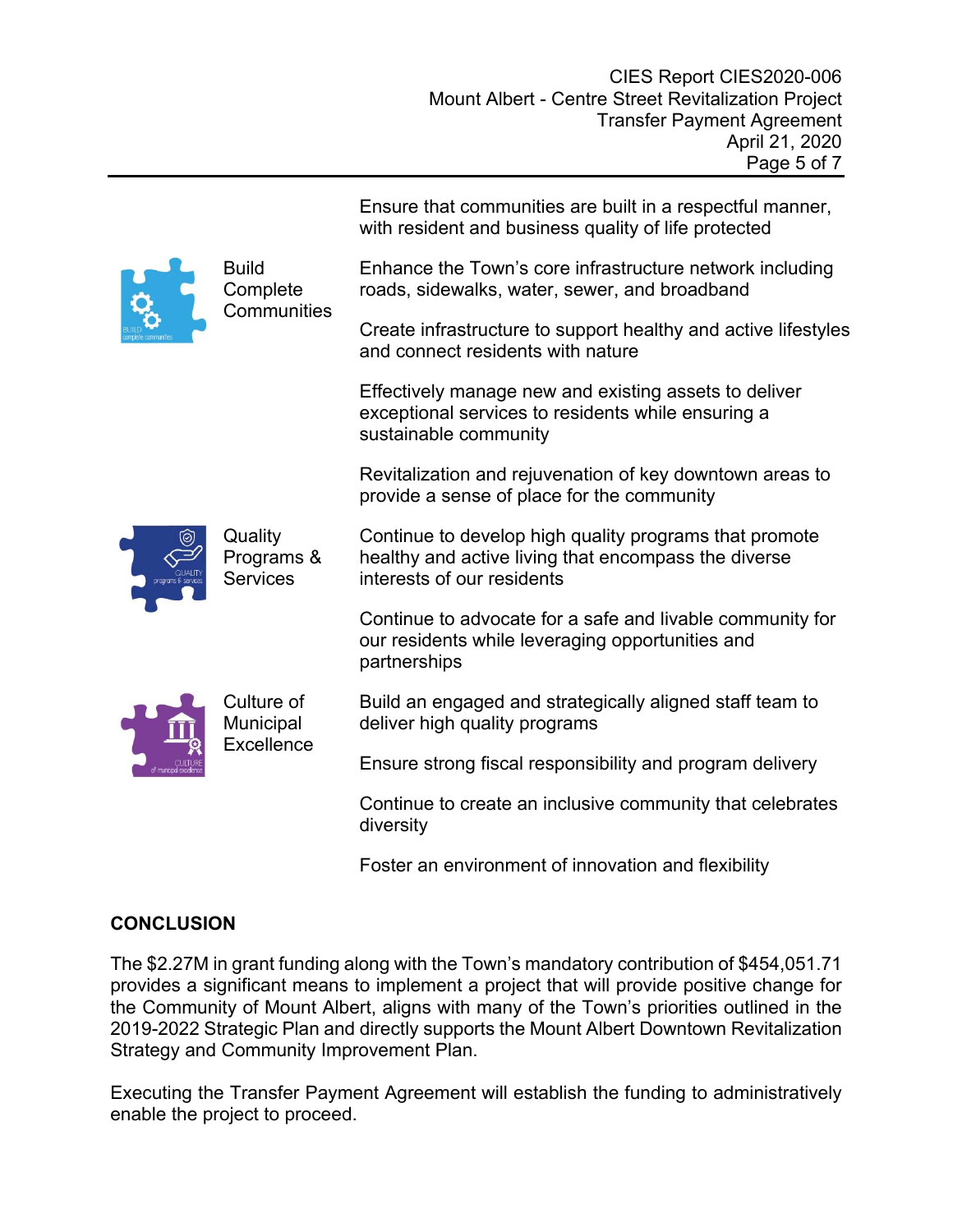# **APPENDICES**

Attachment No. 1 – Mount Albert Project Location

| Prepared By:                                                                             | Reviewed and Recommended by:                            |
|------------------------------------------------------------------------------------------|---------------------------------------------------------|
| Original Signed By                                                                       | <b>Original Signed By</b>                               |
| Denny S. Boskovski, C.E.T.<br>Asset Management &<br><b>Capital Project Manager, CIES</b> | Mike Molinari, P. Eng.,<br><b>General Manager, CIES</b> |
|                                                                                          |                                                         |
| Approved for Submission by:                                                              |                                                         |
| <b>Original Signed By</b>                                                                |                                                         |
| Thomas R. Webster<br><b>Chief Administrative Officer</b>                                 |                                                         |